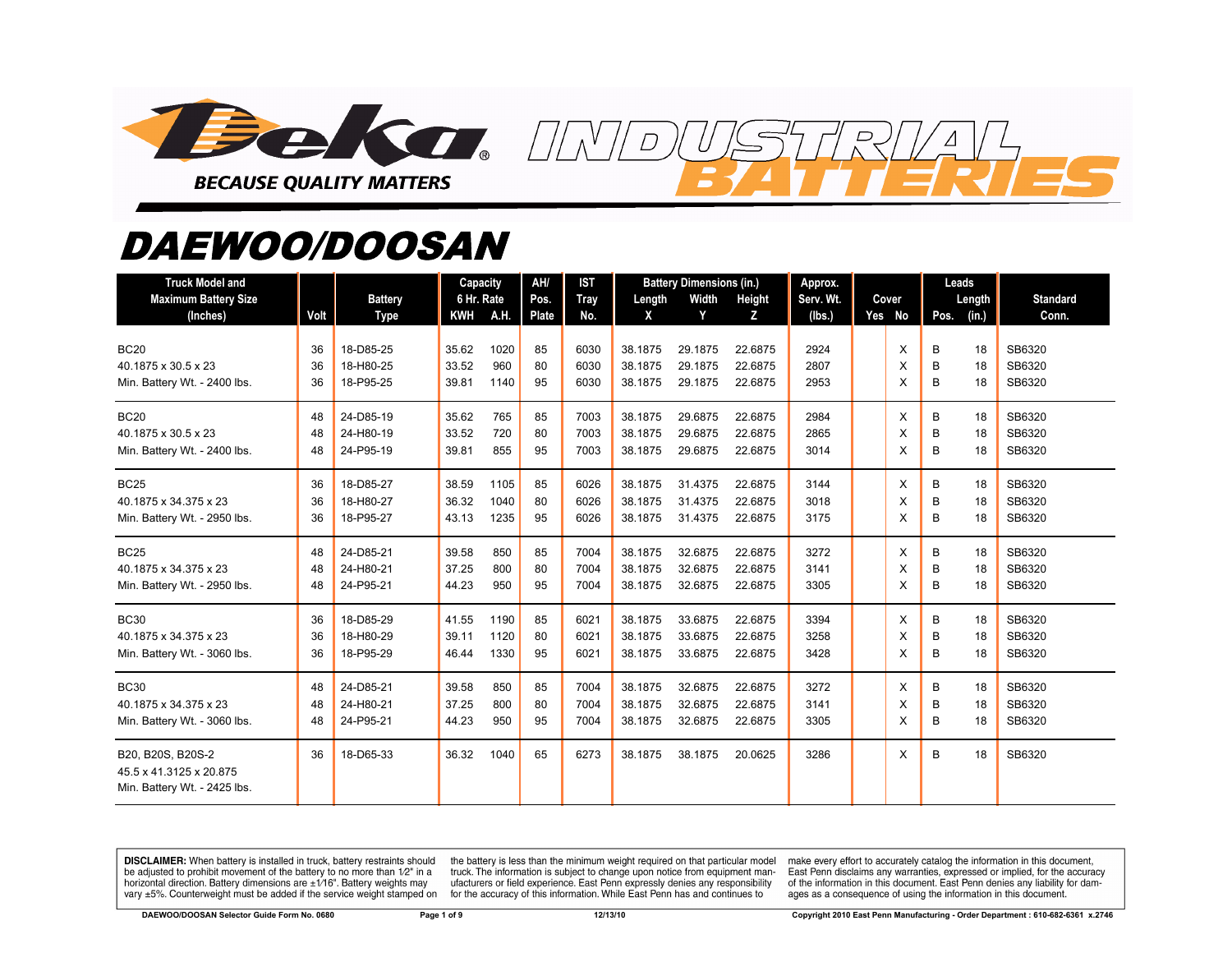| <b>Truck Model and</b>                                                       |          |                        | Capacity       |              | AH/      | IST          | <b>Battery Dimensions (in.)</b> |               | Approx.            |                |  | Leads  |                    |                  |
|------------------------------------------------------------------------------|----------|------------------------|----------------|--------------|----------|--------------|---------------------------------|---------------|--------------------|----------------|--|--------|--------------------|------------------|
| <b>Maximum Battery Size</b>                                                  |          | <b>Battery</b>         | 6 Hr. Rate     |              | Pos.     | <b>Tray</b>  | Length                          | Width         | Height             | Serv. Wt.      |  | Cover  | Length             | <b>Standard</b>  |
| (Inches)                                                                     | Volt     | <b>Type</b>            | KWH            | A.H.         | Plate    | No.          | X                               | Y             | Z                  | (lbs.)         |  | Yes No | (in.)<br>Pos.      | Conn.            |
| B20, B20S, B20S-2<br>45.5 x 41.3125 x 20.875<br>Min. Battery Wt. - 2425 lbs. | 48       | 24-D65-29              | 42.37          | 910          | 65       | 7321         | 44.6875                         | 38.1875       | 20.0625            | 3813           |  | X      | B<br>18            | SB6320           |
| <b>B20S-2</b><br>45.5 x 41.3125 x 20.875<br>Min. Battery Wt. - 2425 lbs.     | 72       | 36-D65-17              | 36.32          | 520          | 65       | 8025         | 39.6875                         | 38.1875       | 20.0625            | 3473           |  | X      | B<br>18            | SB6320           |
| B25, B25S, B25S-2<br>45.5 x 41.3125 x 20.875<br>Min. Battery Wt. - 3250 lbs. | 36       | 18-D65-33              | 36.32          | 1040         | 65       | 6273         | 38.1875                         | 38.1875       | 20.0625            | 3286           |  | Χ      | В<br>18            | SB6320           |
| B25, B25S, B25S-2<br>45.5 x 41.3125 x 20.875<br>Min. Battery Wt. - 3250 lbs. | 48       | 24-D65-29              | 42.37          | 910          | 65       | 7321         | 44.6875                         | 38.1875       | 20.0625            | 3813           |  | Χ      | B<br>18            | SB6320           |
| <b>B25S-2</b><br>45.5 x 41.3125 x 20.875<br>Min. Battery Wt. - 3250 lbs.     | 72       | 36-D65-17              | 36.32          | 520          | 65       | 8025         | 39.6875                         | 38.1875       | 20.0625            | 3473           |  | X      | B<br>18            | SB6320           |
| <b>B30</b><br>49.1875 x 45.5 x 20.875<br>Min. Battery Wt. - 3425 lbs.        | 36       | 18-D65-33              | 36.32          | 1040         | 65       | 6273         | 38.1875                         | 38.1875       | 20.0625            | 3286           |  | Χ      | B<br>18            | SB6320           |
| <b>B30</b><br>49.1875 x 45.5 x 20.875<br>Min. Battery Wt. - 3425 lbs.        | 48       | 24-D65-31              | 45.40          | 975          | 65       | 7120         | 47.6875                         | 38.1875       | 20.0625            | 4129           |  | X      | B<br>18            | SB6320           |
| <b>B30S-2</b><br>49.1875 x 45.5 x 20.875<br>Min. Battery Wt. - 3350 lbs.     | 36<br>36 | 18-D65-33<br>18-D65-33 | 36.32<br>36.32 | 1040<br>1040 | 65<br>65 | 6555<br>6273 | 40<br>38.1875                   | 40<br>38.1875 | 20.0625<br>20.0625 | 3486<br>3286** |  | X<br>X | B<br>18<br>B<br>18 | SB6320<br>SB6320 |
| B30S-2, B30S<br>49.1875 x 45.5 x 20.875<br>Min. Battery Wt. - 3350 lbs.      | 48       | 24-D65-31              | 45.40          | 975          | 65       | 7120         | 47.6875                         | 38.1875       | 20.0625            | 4129           |  | Χ      | В<br>18            | SB6320           |
| <b>B30S-2</b><br>49.1875 x 45.5 x 20.875<br>Min. Battery Wt. - 3350 lbs.     | 72       | 36-D65-17              | 36.32          | 520          | 65       | 8025         | 39.6875                         | 38.1875       | 20.0625            | 3473           |  | X      | B<br>18            | SB6320           |

the battery is less than the minimum weight required on that particular model<br>truck. The information is subject to change upon notice from equipment man-<br>ufacturers or field experience. East Penn expressly denies any respo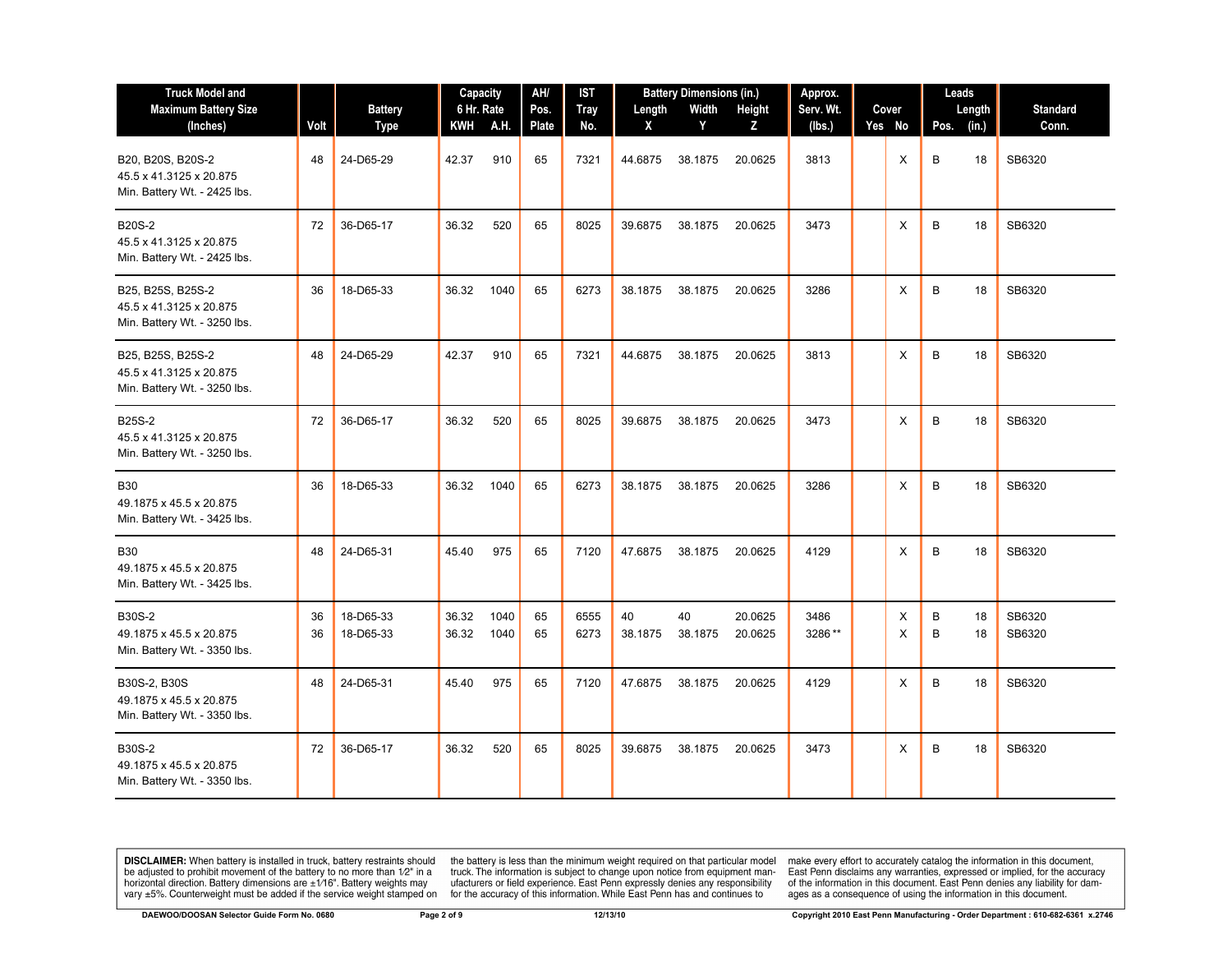| <b>Truck Model and</b>                                                                                         |      |                | Capacity   |      | AH/          | IST         |         | <b>Battery Dimensions (in.)</b> |         | Approx.   |  |        | Leads  |       |                 |
|----------------------------------------------------------------------------------------------------------------|------|----------------|------------|------|--------------|-------------|---------|---------------------------------|---------|-----------|--|--------|--------|-------|-----------------|
| <b>Maximum Battery Size</b>                                                                                    |      | <b>Battery</b> | 6 Hr. Rate |      | Pos.         | <b>Tray</b> | Length  | Width                           | Height  | Serv. Wt. |  | Cover  | Length |       | <b>Standard</b> |
| (Inches)                                                                                                       | Volt | <b>Type</b>    | KWH        | A.H. | <b>Plate</b> | No.         | X       | Y                               | z       | (lbs.)    |  | Yes No | Pos.   | (in.) | Conn.           |
| B30S-2<br>49.1875 x 45.5 x 20.875<br>Min. Battery Wt. - 3350 lbs.<br><b>NEW TRAY REQUIRED</b>                  |      |                |            |      |              |             |         |                                 |         |           |  | X      | B      | 18    | SB6320          |
| <b>BC15S, BC18S</b>                                                                                            | 36   | 18-D85-19      | 26.71      | 765  | 85           | 6226        | 34.9375 | 25.5625                         | 22.6875 | 2274      |  | X      | В      | 24    | SB6320          |
| 35.8125 x 27.5 x 24.4375                                                                                       | 36   | 18-H80-19      | 25.14      | 720  | 80           | 6226        | 34.9375 | 25.5625                         | 22.6875 | 2183      |  | X      | B      | 24    | SB6320          |
| Min. Battery Wt. - 1850 lbs.                                                                                   | 36   | 18-P95-19      | 29.86      | 855  | 95           | 6226        | 34.9375 | 25.5625                         | 22.6875 | 2297      |  | X      | B      | 24    | SB6320          |
| <b>BC15S, BC18S</b>                                                                                            | 48   | 24-D85-13      | 23.75      | 510  | 85           | 7794        | 35.25   | 25.5625                         | 22.6875 | 2125      |  | X      | В      | 24    | SB6320          |
| 35.8125 x 27.5 x 24.4375                                                                                       | 48   | 24-H80-13      | 22.35      | 480  | 80           | 7794        | 35.25   | 25.5625                         | 22.6875 | 2040      |  | X      | B      | 24    | SB6320          |
| Min. Battery Wt. - 1850 lbs.                                                                                   | 48   | 24-P95-13      | 26.54      | 570  | 95           | 7794        | 35.25   | 25.5625                         | 22.6875 | 2146      |  | X      | B      | 24    | SB6320          |
| BC15SC, BC18SC, BC20SC<br>35.8125 x 27.5 x 24.4375<br>Min. Battery Wt. - 2490 lbs.<br><b>NEW TRAY REQUIRED</b> |      |                |            |      |              |             |         |                                 |         |           |  | X      | B      | 18    | SB6320          |
| <b>BC20S</b>                                                                                                   | 36   | 18-D85-25      | 35.62      | 1020 | 85           | 6030        | 38.1875 | 29.1875                         | 22.6875 | 2924      |  | Х      | В      | 18    | SB6320          |
| 40.1875 x 30.5 x 23.5625                                                                                       | 36   | 18-H80-25      | 33.52      | 960  | 80           | 6030        | 38.1875 | 29.1875                         | 22.6875 | 2807      |  | X      | B      | 18    | SB6320          |
| Min. Battery Wt. - 2400 lbs.                                                                                   | 36   | 18-P95-25      | 39.81      | 1140 | 95           | 6030        | 38.1875 | 29.1875                         | 22.6875 | 2953      |  | X      | B      | 18    | SB6320          |
| <b>BC20S</b>                                                                                                   | 48   | 24-D85-19      | 35.62      | 765  | 85           | 7003        | 38.1875 | 29.6875                         | 22.6875 | 2984      |  | Х      | B      | 18    | SB6320          |
| 40.1875 x 30.5 x 23.5625                                                                                       | 48   | 24-H80-19      | 33.52      | 720  | 80           | 7003        | 38.1875 | 29.6875                         | 22.6875 | 2865      |  | X      | B      | 18    | SB6320          |
| Min. Battery Wt. - 2400 lbs.                                                                                   | 48   | 24-P95-19      | 39.81      | 855  | 95           | 7003        | 38.1875 | 29.6875                         | 22.6875 | 3014      |  | X      | B      | 18    | SB6320          |
| <b>BC25S</b>                                                                                                   | 36   | 18-D85-27      | 38.59      | 1105 | 85           | 6026        | 38.1875 | 31.4375                         | 22.6875 | 3144      |  | X      | B      | 18    | SB6320          |
| 40.1875 x 33.25 x 23.5625                                                                                      | 36   | 18-H80-27      | 36.32      | 1040 | 80           | 6026        | 38.1875 | 31.4375                         | 22.6875 | 3018      |  | X      | B      | 18    | SB6320          |
| Min. Battery Wt. - 2950 lbs.                                                                                   | 36   | 18-P95-27      | 43.13      | 1235 | 95           | 6026        | 38.1875 | 31.4375                         | 22.6875 | 3175      |  | X      | B      | 18    | SB6320          |
| <b>BC25S</b>                                                                                                   | 48   | 24-D85-21      | 39.58      | 850  | 85           | 7004        | 38.1875 | 32.6875                         | 22.6875 | 3272      |  | X      | B      | 18    | SB6320          |
| 40.1875 x 33.25 x 23.5625                                                                                      | 48   | 24-H80-21      | 37.25      | 800  | 80           | 7004        | 38.1875 | 32.6875                         | 22.6875 | 3141      |  | X      | B      | 18    | SB6320          |
| Min. Battery Wt. - 2950 lbs.                                                                                   | 48   | 24-P95-21      | 44.23      | 950  | 95           | 7004        | 38.1875 | 32.6875                         | 22.6875 | 3305      |  | X      | B      | 18    | SB6320          |
| BC30S, BC25SE                                                                                                  | 36   | 18-D85-29      | 41.55      | 1190 | 85           | 6021        | 38.1875 | 33.6875                         | 22.6875 | 3394      |  | Х      | В      | 18    | SB6320          |
| 40.1875 x 34.125 x 23.5625                                                                                     | 36   | 18-H80-29      | 39.11      | 1120 | 80           | 6021        | 38.1875 | 33.6875                         | 22.6875 | 3258      |  | X      | B      | 18    | SB6320          |
| Min. Battery Wt. - 3060 lbs.                                                                                   | 36   | 18-P95-29      | 46.44      | 1330 | 95           | 6021        | 38.1875 | 33.6875                         | 22.6875 | 3428      |  | X      | B      | 18    | SB6320          |

the battery is less than the minimum weight required on that particular model<br>truck. The information is subject to change upon notice from equipment man-<br>ufacturers or field experience. East Penn expressly denies any respo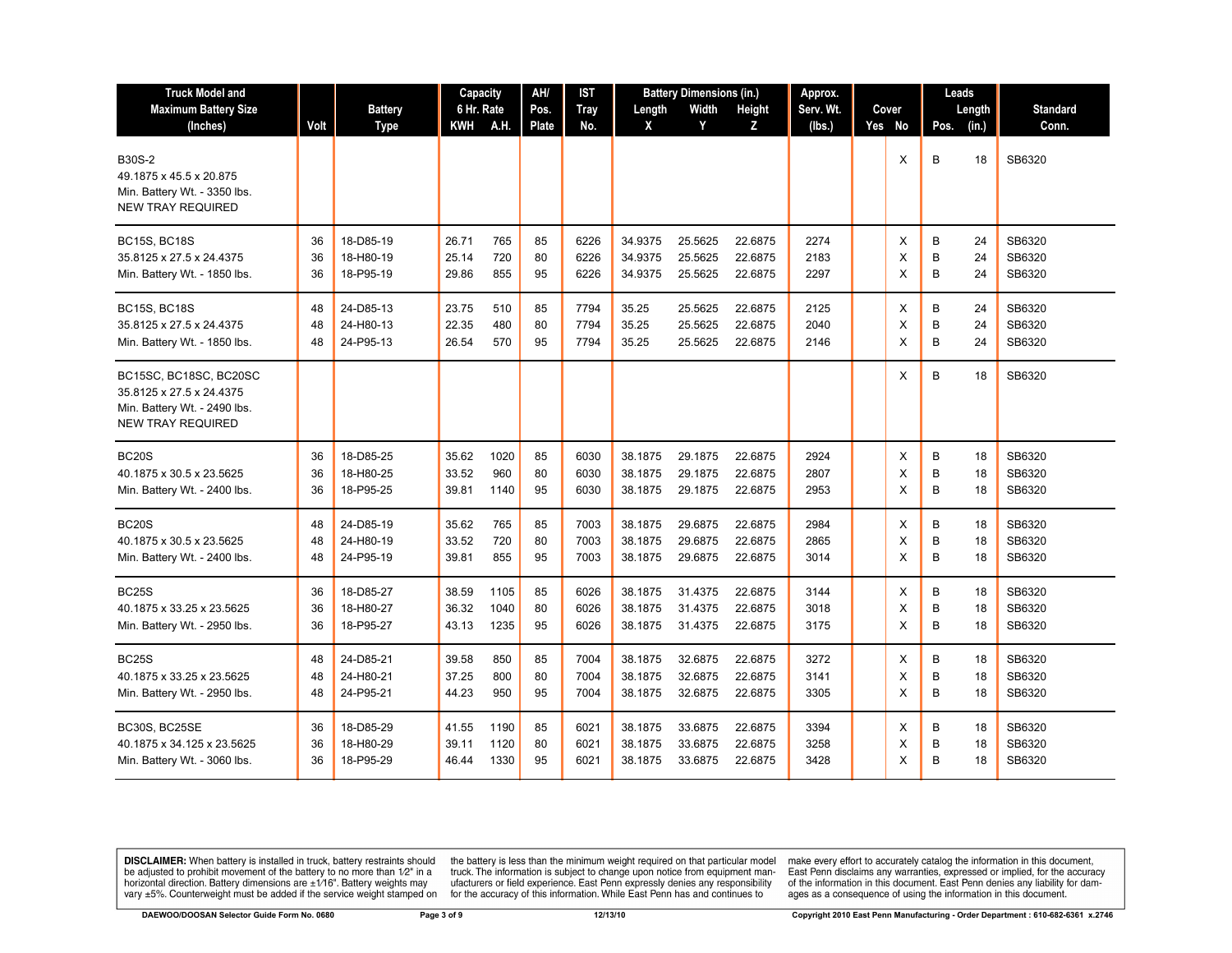| <b>Truck Model and</b>                                                      |                                  |                                                                            |                | Capacity                                           |                                            | AH/                              | IST                                          | <b>Battery Dimensions (in.)</b>                                |                                                                | Approx.                                                        |                                                     |  | Leads                      |                            |                                  |                                                          |
|-----------------------------------------------------------------------------|----------------------------------|----------------------------------------------------------------------------|----------------|----------------------------------------------------|--------------------------------------------|----------------------------------|----------------------------------------------|----------------------------------------------------------------|----------------------------------------------------------------|----------------------------------------------------------------|-----------------------------------------------------|--|----------------------------|----------------------------|----------------------------------|----------------------------------------------------------|
| <b>Maximum Battery Size</b>                                                 |                                  | <b>Battery</b>                                                             |                | 6 Hr. Rate                                         |                                            | Pos.                             | <b>Tray</b>                                  | Length                                                         | Width                                                          | Height                                                         | Serv. Wt.                                           |  | Cover                      |                            | Length                           | <b>Standard</b>                                          |
| (Inches)                                                                    | Volt                             | Type                                                                       |                | KWH                                                | A.H.                                       | Plate                            | No.                                          | X                                                              | Y                                                              | z                                                              | (lbs.)                                              |  | Yes No                     | Pos.                       | (in.)                            | Conn.                                                    |
| BC30S, BC25SE<br>40.1875 x 34.125 x 23.1875<br>Min. Battery Wt. - 3060 lbs. | 48<br>48<br>48                   | 24-D85-21<br>24-H80-21<br>24-P95-21                                        |                | 39.58<br>37.25<br>44.23                            | 850<br>800<br>950                          | 85<br>80<br>95                   | 7004<br>7004<br>7004                         | 38.1875<br>38.1875<br>38.1875                                  | 32.6875<br>32.6875<br>32.6875                                  | 22.6875<br>22.6875<br>22.6875                                  | 3272<br>3141<br>3305                                |  | Х<br>X<br>X                | В<br>B<br>B                | 18<br>18<br>18                   | SB6320<br>SB6320<br>SB6320                               |
| <b>BC20S-2</b><br>39.75 x 30.125 x 24.25<br>Min. Battery Wt. - 2403 lbs.    | 36<br>36<br>36                   | 18-D85-25<br>18-H80-25<br>18-P95-25                                        |                | 35.62<br>33.52<br>39.81                            | 1020<br>960<br>1140                        | 85<br>80<br>95                   | 6030<br>6030<br>6030                         | 38.1875<br>38.1875<br>38.1875                                  | 29.1875<br>29.1875<br>29.1875                                  | 22.6875<br>22.6875<br>22.6875                                  | 2924<br>2807<br>2953                                |  | X<br>X<br>X                | B<br>B<br>B                | 18<br>18<br>18                   | SB6320<br>SB6320<br>SB6320                               |
| <b>BC20S-2</b><br>39.75 x 30.125 x 24.25<br>Min. Battery Wt. - 2403 lbs.    | 48<br>48<br>48                   | 24-D85-19<br>24-H80-19<br>24-P95-19                                        |                | 35.62<br>33.52<br>39.81                            | 765<br>720<br>855                          | 85<br>80<br>95                   | 7003<br>7003<br>7003                         | 38.1875<br>38.1875<br>38.1875                                  | 29.6875<br>29.6875<br>29.6875                                  | 22.6875<br>22.6875<br>22.6875                                  | 2984<br>2865<br>3014                                |  | Х<br>X<br>X                | B<br>B<br>B                | 18<br>18<br>18                   | SB6320<br>SB6320<br>SB6320                               |
| <b>BC25S-2</b><br>39.75 x 30.5625 x 23.1875<br>Min. Battery Wt. - 2954 lbs. | 36<br>36<br>36<br>36<br>36<br>36 | 18-D85-25<br>18-D85-25<br>18-H80-25<br>18-H80-25<br>18-P95-25<br>18-P95-25 | sp<br>SD<br>sp | 35.62<br>35.62<br>33.52<br>33.52<br>39.81<br>39.81 | 1020<br>1020<br>960<br>960<br>1140<br>1140 | 85<br>85<br>80<br>80<br>95<br>95 | 6745<br>6030<br>6745<br>6030<br>6745<br>6030 | 38.1875<br>38.1875<br>38.1875<br>38.1875<br>38.1875<br>38.1875 | 29.1875<br>29.1875<br>29.1875<br>29.1875<br>29.1875<br>29.1875 | 22.9375<br>22.6875<br>22.9375<br>22.6875<br>22.9375<br>22.6875 | 3025<br>2924 **<br>2904<br>2807**<br>3055<br>2953** |  | X<br>Χ<br>X<br>X<br>X<br>X | B<br>B<br>B<br>B<br>B<br>B | 18<br>18<br>18<br>18<br>18<br>18 | SB6320<br>SB6320<br>SB6320<br>SB6320<br>SB6320<br>SB6320 |
| <b>BC25S-2</b><br>39.75 x 30.5625 x 23.1875<br>Min. Battery Wt. - 2954 lbs. | 48<br>48<br>48                   | 24-D85-19<br>24-H80-19<br>24-P95-19                                        |                | 35.62<br>33.52<br>39.81                            | 765<br>720<br>855                          | 85<br>80<br>95                   | 7003<br>7003<br>7003                         | 38.1875<br>38.1875<br>38.1875                                  | 29.6875<br>29.6875<br>29.6875                                  | 22.6875<br>22.6875<br>22.6875                                  | 2984<br>2865<br>3014                                |  | X<br>Х<br>X                | B<br>B<br>B                | 18<br>18<br>18                   | SB6320<br>SB6320<br>SB6320                               |
| <b>BC25SE-2</b><br>39.75 x 34.125 x 24.25<br>Min. Battery Wt. - 2954 lbs.   | 36<br>36<br>36                   | 18-D85-29<br>18-H80-29<br>18-P95-29                                        |                | 41.55<br>39.11<br>46.44                            | 1190<br>1120<br>1330                       | 85<br>80<br>95                   | 6021<br>6021<br>6021                         | 38.1875<br>38.1875<br>38.1875                                  | 33.6875<br>33.6875<br>33.6875                                  | 22.6875<br>22.6875<br>22.6875                                  | 3394<br>3258<br>3428                                |  | Х<br>X<br>X                | B<br>B<br>B                | 18<br>18<br>18                   | SB6320<br>SB6320<br>SB6320                               |
| <b>BC25SE-2</b><br>39.75 x 34.125 x 24.25<br>Min. Battery Wt. - 2954 lbs.   | 48<br>48<br>48                   | 24-D85-21<br>24-H80-21<br>24-P95-21                                        |                | 39.58<br>37.25<br>44.23                            | 850<br>800<br>950                          | 85<br>80<br>95                   | 7004<br>7004<br>7004                         | 38.1875<br>38.1875<br>38.1875                                  | 32.6875<br>32.6875<br>32.6875                                  | 22.6875<br>22.6875<br>22.6875                                  | 3272<br>3141<br>3305                                |  | X<br>X<br>X                | B<br>B<br>B                | 18<br>18<br>18                   | SB6320<br>SB6320<br>SB6320                               |
| <b>BC30S-2</b><br>39.75 x 34.125 x 24.25<br>Min. Battery Wt. - 3572 lbs.    | 36<br>36<br>36                   | 18-D85-29<br>18-H80-29<br>18-P95-29                                        |                | 41.55<br>39.11<br>46.44                            | 1190<br>1120<br>1330                       | 85<br>80<br>95                   | 6021<br>6021<br>6021                         | 38.1875<br>38.1875<br>38.1875                                  | 33.6875<br>33.6875<br>33.6875                                  | 22.6875<br>22.6875<br>22.6875                                  | 3394**<br>3258 **<br>3428 **                        |  | Х<br>Х<br>X                | B<br>B<br>B                | 18<br>18<br>18                   | SB6320<br>SB6320<br>SB6320                               |
| <b>BC30S-2</b><br>39.75 x 34.125 x 24.25<br>Min. Battery Wt. - 3572 lbs.    | 48<br>48<br>48                   | 24-D85-21<br>24-H80-21<br>24-P95-21                                        |                | 39.58<br>37.25<br>44.23                            | 850<br>800<br>950                          | 85<br>80<br>95                   | 7004<br>7004<br>7004                         | 38.1875<br>38.1875<br>38.1875                                  | 32.6875<br>32.6875<br>32.6875                                  | 22.6875<br>22.6875<br>22.6875                                  | 3272**<br>3141**<br>3305**                          |  | X<br>X<br>X                | B<br>B<br>B                | 18<br>18<br>18                   | SB6320<br>SB6320<br>SB6320                               |

the battery is less than the minimum weight required on that particular model<br>truck. The information is subject to change upon notice from equipment man-<br>ufacturers or field experience. East Penn expressly denies any respo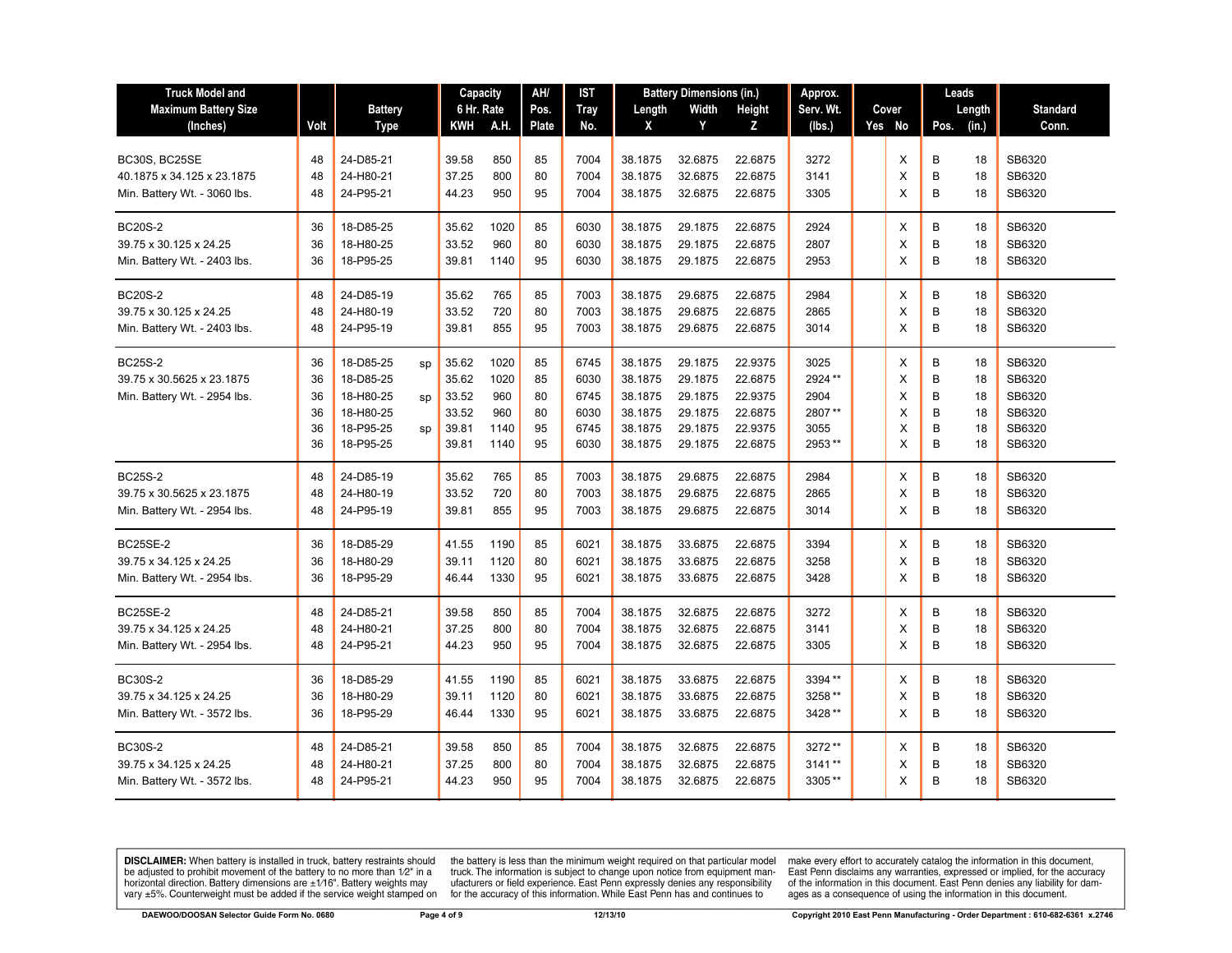| <b>Truck Model and</b>       |      |                | Capacity   |            | AH/      | IST  |         | <b>Battery Dimensions (in.)</b> |         | Approx.   |  |        | Leads         |                 |
|------------------------------|------|----------------|------------|------------|----------|------|---------|---------------------------------|---------|-----------|--|--------|---------------|-----------------|
| <b>Maximum Battery Size</b>  |      | <b>Battery</b> | 6 Hr. Rate |            | Pos.     | Tray | Length  | Width                           | Height  | Serv. Wt. |  | Cover  | Length        | <b>Standard</b> |
| (Inches)                     | Volt | <b>Type</b>    | KWH        | A.H.       | Plate    | No.  | X       | Y                               | Z       | (lbs.)    |  | Yes No | (in.)<br>Pos. | Conn.           |
|                              |      |                |            |            |          |      |         |                                 |         |           |  |        |               |                 |
| <b>BC20S-5</b>               | 36   | 18-D85-25      | 35.62      | 1020       | 85       | 6030 | 38.1875 | 29.1875                         | 22.6875 | 2924      |  | X      | 18<br>Α       | SB6320          |
| 40 x 30.5 x 23.25            | 36   | 18-H80-25      | 33.52      | 960        | 80       | 6030 | 38.1875 | 29.1875                         | 22.6875 | 2807      |  | Х      | 18<br>Α       | SB6320          |
| Min. Battery Wt. - 2300 lbs. | 36   | 18-P95-25      | 39.81      | 1140       | 95       | 6030 | 38.1875 | 29.1875                         | 22.6875 | 2953      |  | X      | A<br>18       | SB6320          |
| <b>BC20S-5</b>               | 48   | 24-D85-19      | 35.62      | 765        | 85       | 7003 | 38.1875 | 29.6875                         | 22.6875 | 2984      |  | Х      | 18<br>Α       | SB6320          |
| 40 x 30.5 x 23.25            | 48   | 24-H80-19      | 33.52      | 720        | 80       | 7003 | 38.1875 | 29.6875                         | 22.6875 | 2865      |  | X      | 18<br>A       | SB6320          |
| Min. Battery Wt. - 2300 lbs. | 48   | 24-P95-19      | 39.81      | 855        | 95       | 7003 | 38.1875 | 29.6875                         | 22.6875 | 3014      |  | X      | Α<br>18       | SB6320          |
|                              |      |                |            |            |          |      |         |                                 |         |           |  |        |               |                 |
| <b>BC25S-5</b>               | 36   | 18-D85-25      | 35.62      | 1020       | 85       | 6030 | 38.1875 | 29.1875                         | 22.6875 | 2924      |  | Χ      | Α<br>18       | SB6320          |
| 40 x 30.5 x 23.25            | 36   | 18-H80-25      | 33.52      | 960        | 80       | 6030 | 38.1875 | 29.1875                         | 22.6875 | 2807      |  | X      | Α<br>18       | SB6320          |
| Min. Battery Wt. - 2800 lbs. | 36   | 18-P95-25      | 39.81      | 1140       | 95       | 6030 | 38.1875 | 29.1875                         | 22.6875 | 2953      |  | X      | 18<br>A       | SB6320          |
| <b>BC25S-5</b>               | 48   | 24-D85-19      | 35.62      | 765        | 85       | 7003 | 38.1875 | 29.6875                         | 22.6875 | 2984      |  |        | 18            | SB6321          |
| 40 x 30.5 x 23.25            | 48   | 24-H80-19      | 33.52      | 720        | 80       | 7003 | 38.1875 | 29.6875                         | 22.6875 | 2865      |  | Х<br>Χ | Α<br>18<br>Α  | SB6321          |
|                              | 48   | 24-P95-19      | 39.81      | 855        | 95       | 7003 | 38.1875 | 29.6875                         | 22.6875 | 3014      |  | X      | A<br>18       | SB6321          |
| Min. Battery Wt. - 2800 lbs. |      |                |            |            |          |      |         |                                 |         |           |  |        |               |                 |
| BC30S-5, BC32S-5             | 36   | 18-D85-29      | 41.55      | 1190       | 85       | 6020 | 38.75   | 33.875                          | 22.6875 | 3430      |  | х      | A<br>18       | SB6320          |
| 40 x 34.5 x 24               | 36   | 18-H80-29      | 39.11      | 1120       | 80       | 6020 | 38.75   | 33.875                          | 22.6875 | 3293      |  | Χ      | 18<br>Α       | SB6320          |
| Min. Battery Wt. - 3000 lbs. | 36   | 18-P95-29      | 46.44      | 1330       | 95       | 6020 | 38.75   | 33.875                          | 22.6875 | 3464      |  | X      | Α<br>18       | SB6320          |
| BC30S-5, BC32S05             | 48   | 24-D85-21      | 39.58      | 850        | 85       | 7004 | 38.1875 | 32.6875                         | 22.6875 | 3272      |  | X      | 18<br>A       | SB6320          |
| 40 x 34.5 x 24               | 48   | 24-H80-21      | 37.25      | 800        | 80       | 7004 | 38.1875 | 32.6875                         | 22.6875 | 3141      |  | X      | 18<br>Α       | SB6320          |
|                              | 48   | 24-P95-21      | 44.23      | 950        | 95       | 7004 | 38.1875 | 32.6875                         | 22.6875 | 3305      |  | X      | A<br>18       | SB6320          |
| Min. Battery Wt. - 3000 lbs. |      |                |            |            |          |      |         |                                 |         |           |  |        |               |                 |
| <b>BC15T-2, BC15T</b>        | 36   | 18-D85-17      | 23.75      | 680        | 85       | 6015 | 38.1875 | 20.0625                         | 22.6875 | 2045      |  | х      | В<br>18       | SB6320          |
| 38.875 x 20.875 x 25.5625    | 36   | 18-H80-17      | 22.35      | 640        | 80       | 6015 | 38.1875 | 20.0625                         | 22.6875 | 1963      |  | X      | B<br>18       | SB6320          |
| Min. Battery Wt. - 1936 lbs. | 36   | 18-P95-17      | 26.54      | 760        | 95       | 6015 | 38.1875 | 20.0625                         | 22.6875 | 2065      |  | X      | B<br>18       | SB6320          |
| BC <sub>15</sub> T           | 48   | 24-D85-13      | 23.75      | 510        | 85       | 7017 | 37.8125 | 20.5625                         | 22.6875 | 2030      |  | X      | B             | SB6320          |
|                              | 48   | 24-H80-13      | 22.35      |            |          | 7017 | 37.8125 | 20.5625                         | 22.6875 | 1949      |  |        | 18<br>B       | SB6320          |
| 38.875 x 20.875 x 25.5625    | 48   |                |            | 480<br>570 | 80<br>95 |      |         |                                 |         |           |  | X<br>X | 18<br>B<br>18 |                 |
| Min. Battery Wt. - 1936 lbs. |      | 24-P95-13      | 26.54      |            |          | 7017 | 37.8125 | 20.5625                         | 22.6875 | 2050      |  |        |               | SB6320          |
| <b>BC18T-2, BC18T</b>        | 36   | 18-D85-21      | 29.68      | 850        | 85       | 6010 | 38.1875 | 24.5625                         | 22.6875 | 2466      |  | X      | B<br>18       | SB6320          |
| 38.875 x 25.0625 x 25.5625   | 36   | 18-H80-21      | 27.94      | 800        | 80       | 6010 | 38.1875 | 24.5625                         | 22.6875 | 2367      |  | Х      | B<br>18       | SB6320          |
| Min. Battery Wt. - 2167 lbs. | 36   | 18-P95-21      | 33.17      | 950        | 95       | 6010 | 38.1875 | 24.5625                         | 22.6875 | 2491      |  | X      | B<br>18       | SB6320          |
|                              |      |                |            |            |          |      |         |                                 |         |           |  |        |               |                 |
| BC18T                        | 48   | 24-D85-15      | 27.70      | 595        | 85       | 7031 | 38.1875 | 23.5625                         | 22.6875 | 2332      |  | Х      | B<br>18       | SB6320          |
| 38.875 x 25.0625 x 25.5625   | 48   | 24-H80-15      | 26.07      | 560        | 80       | 7031 | 38.1875 | 23.5625                         | 22.6875 | 2239      |  | X      | B<br>18       | SB6320          |
| Min. Battery Wt. - 2167 lbs. | 48   | 24-P95-15      | 30.96      | 665        | 95       | 7031 | 38.1875 | 23.5625                         | 22.6875 | 2355      |  | X      | B<br>18       | SB6320          |

the battery is less than the minimum weight required on that particular model<br>truck. The information is subject to change upon notice from equipment man-<br>ufacturers or field experience. East Penn expressly denies any respo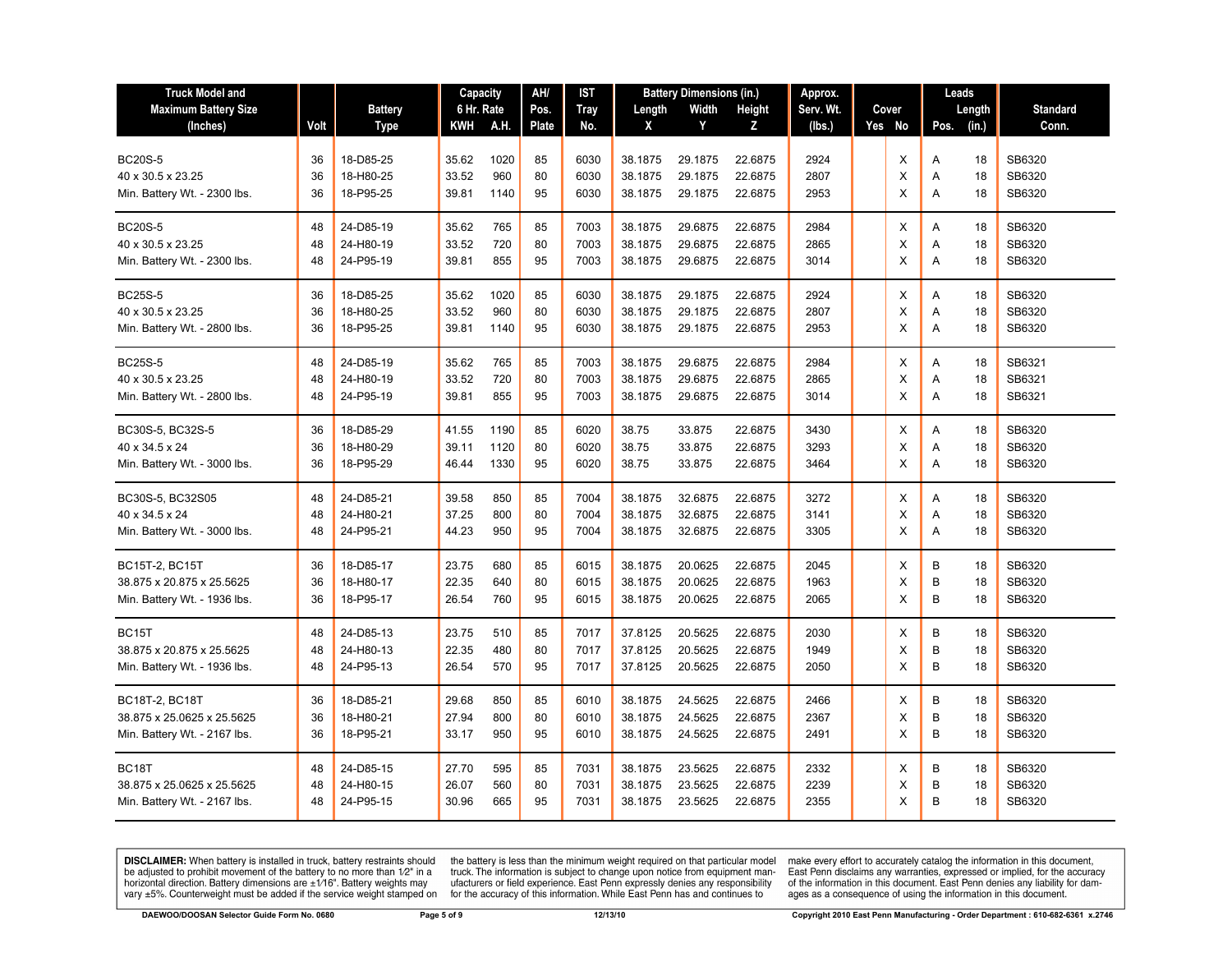| <b>Truck Model and</b>                                                   |      |                | AH/<br><b>Battery Dimensions (in.)</b><br>Capacity<br>IST |      | Approx. |             |         | Leads   |         |           |  |        |        |       |                 |
|--------------------------------------------------------------------------|------|----------------|-----------------------------------------------------------|------|---------|-------------|---------|---------|---------|-----------|--|--------|--------|-------|-----------------|
| <b>Maximum Battery Size</b>                                              |      | <b>Battery</b> | 6 Hr. Rate                                                |      | Pos.    | <b>Tray</b> | Length  | Width   | Height  | Serv. Wt. |  | Cover  | Length |       | <b>Standard</b> |
| (Inches)                                                                 | Volt | Type           | KWH                                                       | A.H. | Plate   | No.         | X       | Y       | Z       | (lbs.)    |  | Yes No | Pos.   | (in.) | Conn.           |
| <b>BC20T-2, BC20T</b>                                                    | 36   | 18-D85-21      | 29.68                                                     | 850  | 85      | 6010        | 38.1875 | 24.5625 | 22.6875 | 2466      |  | X      | B      | 18    | SB6320          |
| 38.875 x 25.0625 x 25.5625                                               | 36   | 18-H80-21      | 27.94                                                     | 800  | 80      | 6010        | 38.1875 | 24.5625 | 22.6875 | 2367      |  | X      | B      | 18    | SB6320          |
| Min. Battery Wt. - 2398 lbs.                                             | 36   | 18-P95-21      | 33.17                                                     | 950  | 95      | 6010        | 38.1875 | 24.5625 | 22.6875 | 2491      |  | X      | B      | 18    | SB6320          |
| BC <sub>20</sub> T                                                       | 48   | 24-D100-15     | 32.59                                                     | 700  | 100     | 7135        | 38.1875 | 23.5625 | 25.6875 | 2670      |  | X      | B      | 18    | SB6320          |
| 38.875 x 25.0625 x 25.6875                                               | 48   | 24-D85-15      | 27.70                                                     | 595  | 85      | 7031        | 38.1875 | 23.5625 | 22.6875 | 2332**    |  | X      | B      | 18    | SB6320          |
| Min. Battery Wt. - 2398 lbs.                                             | 48   | 24-H80-15      | 26.07                                                     | 560  | 80      | 7031        | 38.1875 | 23.5625 | 22.6875 | 2239**    |  | X      | B      | 18    | SB6320          |
|                                                                          | 48   | 24-P95-15      | 30.96                                                     | 665  | 95      | 7031        | 38.1875 | 23.5625 | 22.6875 | 2355**    |  | X      | B      | 18    | SB6320          |
| BC15S, BC15SC, BC18S                                                     | 36   | 18-D85-19      | 26.71                                                     | 765  | 85      | 6226        | 34.9375 | 25.5625 | 22.6875 | 2274      |  | X      | B      | 18    | SB6320          |
| BC18SC, BC20SC                                                           | 36   | 18-H80-19      | 25.14                                                     | 720  | 80      | 6226        | 34.9375 | 25.5625 | 22.6875 | 2183      |  | X      | B      | 18    | SB6320          |
| 35.8125 x 27.5 x 24.4375                                                 | 36   | 18-P95-19      | 29.86                                                     | 855  | 95      | 6226        | 34.9375 | 25.5625 | 22.6875 | 2297      |  | X      | B      | 18    | SB6320          |
| Min. Battery Wt. - 1850 lbs.                                             |      |                |                                                           |      |         |             |         |         |         |           |  |        |        |       |                 |
| B15T-2, B15T-3<br>38.9375 x 20.8125 x 27<br>Min. Battery Wt. - 1936 lbs. | 36   | 18-D100-17     | 27.94                                                     | 800  | 100     | 6060        | 38.1875 | 20.0625 | 25.6875 | 2322      |  | X      | B      | 18    | SB6320          |
|                                                                          |      |                |                                                           |      |         |             |         |         |         |           |  |        |        |       |                 |
| B15T-2, B15T-3<br>38.9375 x 20.8125 x 27<br>Min. Battery Wt. - 1936 lbs. | 48   | 24-D100-13     | 27.94                                                     | 600  | 100     | 7106        | 37.875  | 20.5625 | 25.6875 | 2342      |  | X      | B      | 18    | SB6320          |
| B18T-2, B18T-3<br>38.9375 x 25.125 x 27<br>Min. Battery Wt. - 2167 lbs.  | 36   | 18-D100-21     | 34.92                                                     | 1000 | 100     | 6067        | 38.1875 | 24.5625 | 25.6875 | 2805      |  | X      | B      | 18    | SB6320          |
| B18T-2, B18T-3<br>38.9375 x 25.125 x 27<br>Min. Battery Wt. - 2167 lbs.  | 48   | 24-D100-15     | 32.59                                                     | 700  | 100     | 7135        | 38.1875 | 23.5625 | 25.6875 | 2670      |  | X      | B      | 18    | SB6320          |
| B20T-2, B20T-3<br>38.9375 x 25.125 x 27<br>Min. Battery Wt. - 2398 lbs.  | 36   | 18-D100-21     | 34.92                                                     | 1000 | 100     | 6067        | 38.1875 | 24.5625 | 25.6875 | 2805      |  | X      | B      | 18    | SB6320          |
| <b>B20T-2</b><br>38.9375 x 25.125 x 27<br>Min. Battery Wt. - 2398 lbs.   | 48   | 24-D100-15     | 32.59                                                     | 700  | 100     | 7135        | 38.1875 | 23.5625 | 25.6875 | 2670      |  | X      | B      | 18    | SB6320          |
| <b>B20S-3</b><br>40.75 x 35.25 x 20.8125<br>Min. Battery Wt. - 2440 lbs. | 48   | 24-D65-21      | 30.26                                                     | 650  | 65      | 7141        | 38.1875 | 32.6875 | 20.0625 | 2785      |  | X      | B      | 24    | SB6320          |

the battery is less than the minimum weight required on that particular model<br>truck. The information is subject to change upon notice from equipment man-<br>ufacturers or field experience. East Penn expressly denies any respo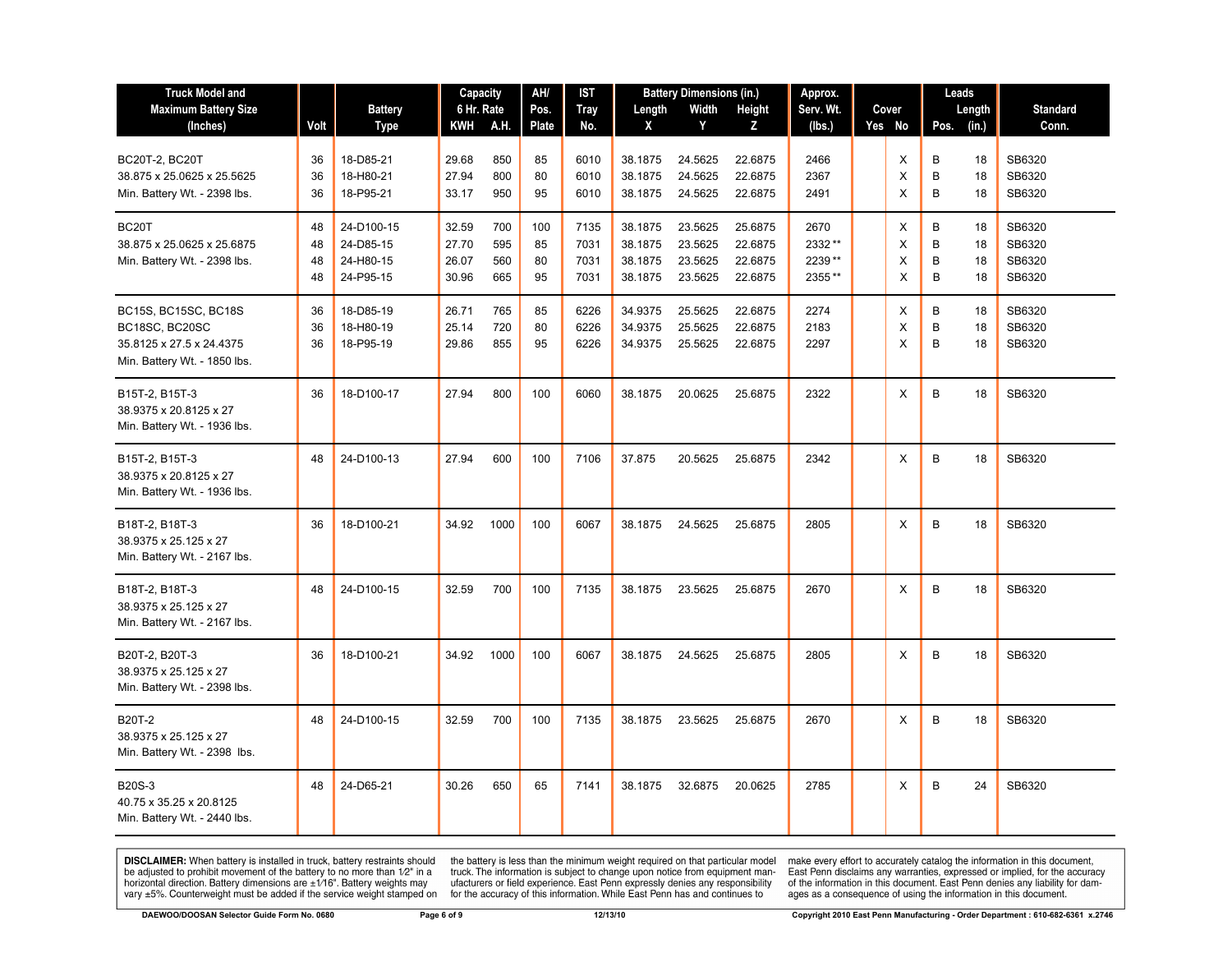| <b>Truck Model and</b><br><b>Maximum Battery Size</b>                                                 |          | <b>Battery</b>         | Capacity<br>6 Hr. Rate |              | AH/<br>Pos. | IST<br><b>Tray</b> | Length        | <b>Battery Dimensions (in.)</b><br>Width | Height             | Approx.<br>Serv. Wt.<br>Cover |  |          | Leads<br>Length    | <b>Standard</b>  |
|-------------------------------------------------------------------------------------------------------|----------|------------------------|------------------------|--------------|-------------|--------------------|---------------|------------------------------------------|--------------------|-------------------------------|--|----------|--------------------|------------------|
| (Inches)                                                                                              | Volt     | <b>Type</b>            | <b>KWH</b>             | A.H.         | Plate       | No.                | X             | Y                                        | Z                  | (lbs.)                        |  | Yes No   | Pos.<br>(in.)      | Conn.            |
| <b>B25S-3</b><br>40.75 x 35.25 x 20.8125<br>Min. Battery Wt. - 2690 lbs.                              | 48       | 24-D65-21              | 30.26                  | 650          | 65          | 7141               | 38.1875       | 32.6875                                  | 20.0625            | 2785                          |  | X        | В<br>24            | SB6320           |
| B30S, B30S-2<br>49.25 x 45.5 x 20.9375<br>Min. Battery Wt. - 3350 lbs.                                | 36<br>36 | 18-D65-33<br>18-D65-33 | 36.32<br>36.32         | 1040<br>1040 | 65<br>65    | 6555<br>6273       | 40<br>38.1875 | 40<br>38.1875                            | 20.0625<br>20.0625 | 3486<br>3286**                |  | Χ<br>X   | B<br>30<br>B<br>30 | SB6320<br>SB6320 |
| <b>B30S-3</b><br>41.125 x 40.75 x 20.8125<br>Min. Battery Wt. - 3175 lbs.                             | 48       | 24-D65-25              | 36.32                  | 780          | 65          | 7521               | 38.6875       | 38.1875                                  | 20.0625            | 3276                          |  | X        | B<br>24            | SB6320           |
| <b>B13R-5</b><br>33.3125 x 18 x 25.5<br>Min. Battery Wt. - 1320 lbs.                                  | 24       | 12-D100-15             | 16.30                  | 700          | 100         | 3938               | 32.75         | 17.6875                                  | 25.375             | 1398                          |  | Χ        | 21<br>A            | SB6322           |
| <b>B15R-5</b><br>33.3125 x 19.8125 x 25.5<br>Min. Battery Wt. - 1490 lbs.                             | 24       | 12-D100-21             | 23.28                  | 1000         | 100         | 3062               | 32.6875       | 19.5625                                  | 25.375             | 1940                          |  | X        | 21<br>A            | SB6322           |
| B15S-5, B18S-5<br>39.8125 x 28.625 x 18.5<br>Min. Battery Wt. - 2050 lbs.<br><b>NEW TRAY REQUIRED</b> |          |                        |                        |              |             |                    |               |                                          |                    |                               |  | Х        | 21<br>A            | SB6322           |
| <b>B15T-5</b><br>39.125 x 20.75 x 26.75<br>Min. Battery Wt. - 1544 lbs.                               | 36       | 18-D100-17             | 27.94                  | 800          | 100         | 6060               | 38.1875       | 20.0625                                  | 25.6875            | 2322                          |  | X        | 18<br>A            | SB6320           |
| <b>B15T-5</b><br>39.125 x 20.75 x 26.75<br>Min. Battery Wt. - 1544 lbs.                               | 48       | 24-D100-13             | 27.94                  | 600          | 100         | 7106               | 37.875        | 20.5625                                  | 25.6875            | 2342                          |  | X        | A<br>18            | SB6320           |
| B18T-5<br>39.125 x 25 x 26.75<br>Min. Battery Wt. - 1764 lbs.                                         | 36       | 18-D100-21             | 34.92                  | 1000         | 100         | 6067               | 38.1875       | 24.5625                                  | 25.6875            | 2805                          |  | $\times$ | A<br>18            | SB6320           |
| B18T-5<br>39.125 x 25 x 26.75<br>Min. Battery Wt. - 1764 lbs.                                         | 48       | 24-D100-15             | 32.59                  | 700          | 100         | 7135               | 38.1875       | 23.5625                                  | 25.6875            | 2670                          |  | X        | 18<br>Α            | SB6320           |

the battery is less than the minimum weight required on that particular model<br>truck. The information is subject to change upon notice from equipment man-<br>ufacturers or field experience. East Penn expressly denies any respo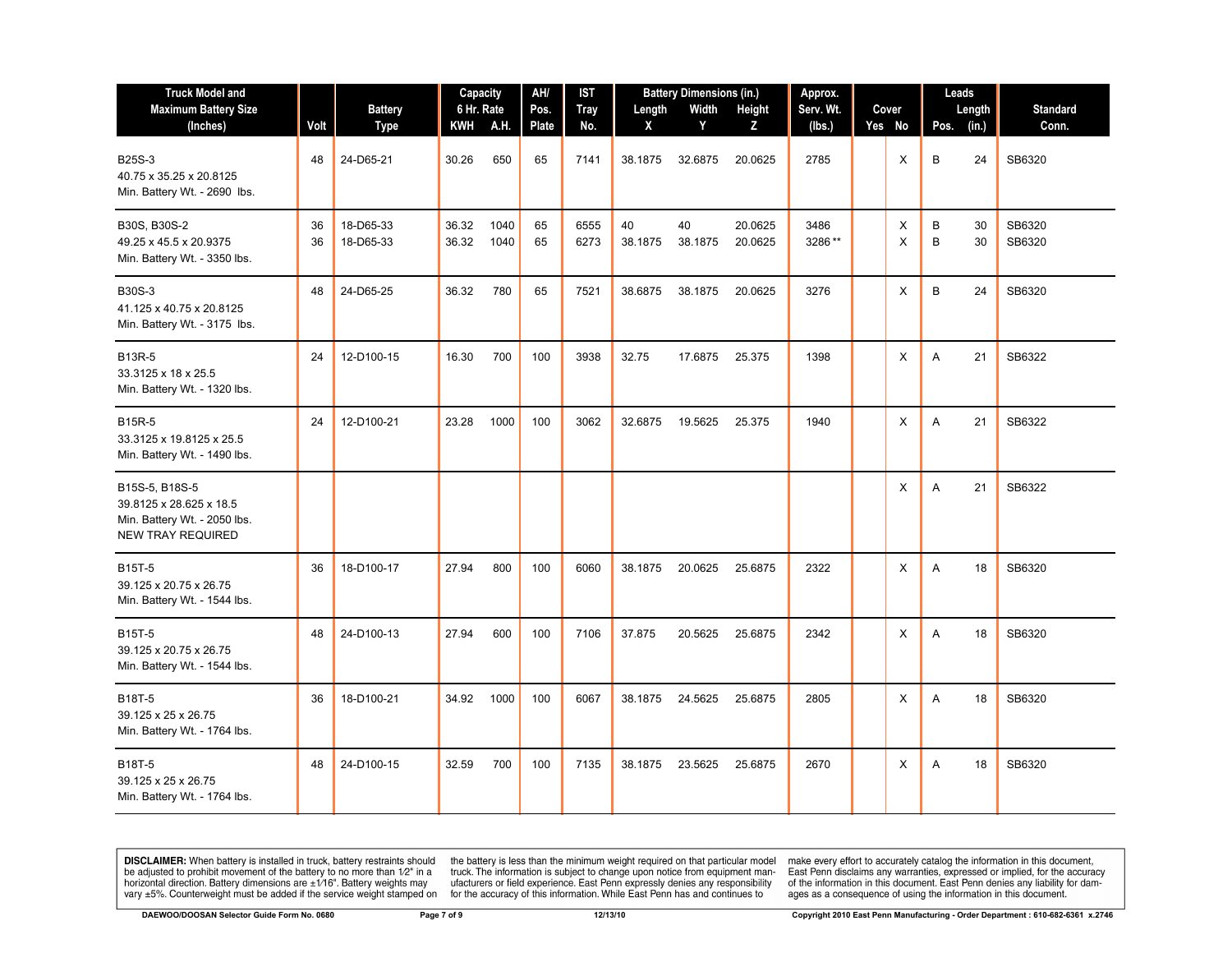| <b>Truck Model and</b><br><b>Maximum Battery Size</b>                                                          |                | <b>Battery</b>                      | Capacity<br>6 Hr. Rate  |                   | AH/<br>Pos.       | IST<br><b>Tray</b>   | Length                        | <b>Battery Dimensions (in.)</b><br>Width | Height                        | Approx.<br>Serv. Wt. | Cover       | Leads       | Length         | <b>Standard</b>            |
|----------------------------------------------------------------------------------------------------------------|----------------|-------------------------------------|-------------------------|-------------------|-------------------|----------------------|-------------------------------|------------------------------------------|-------------------------------|----------------------|-------------|-------------|----------------|----------------------------|
| (Inches)                                                                                                       | Volt           | <b>Type</b>                         | KWH A.H.                |                   | Plate             | No.                  | X                             | Y                                        | Z                             | (lbs.)               | Yes No      | Pos.        | (in.)          | Conn.                      |
| <b>B20T-5</b><br>39.125 x 25 x 26.75<br>Min. Battery Wt. - 2315 lbs.                                           | 36             | 18-D100-21                          | 34.92                   | 1000              | 100               | 6067                 | 38.1875                       | 24.5625                                  | 25.6875                       | 2805                 | X           | Α           | 18             | SB6320                     |
| B20T-5<br>39.125 x 25 x 26.75<br>Min. Battery Wt. - 2315 lbs.                                                  | 48             | 24-D100-15                          | 32.59                   | 700               | 100               | 7135                 | 38.1875                       | 23.5625                                  | 25.6875                       | 2670                 | Χ           | Α           | 18             | SB6320                     |
| B16X, B18X, B20X<br>38.9375 x 25.125 x 25.625<br>Min. Battery Wt. - 2310 lbs.                                  | 48<br>48<br>48 | 24-D85-15<br>24-H80-15<br>24-P95-15 | 27.70<br>26.07<br>30.96 | 595<br>560<br>665 | 85<br>80<br>95    | 7031<br>7031<br>7031 | 38.1875<br>38.1875<br>38.1875 | 23.5625<br>23.5625<br>23.5625            | 22.6875<br>22.6875<br>22.6875 | 2332<br>2239<br>2355 | X<br>X<br>X | B<br>B<br>В | 18<br>18<br>18 | SB6320<br>SB6320<br>SB6320 |
| B22X, B22X5, B25X, B25X5<br>40.9375 x 28.4375 x 30.8125<br>Min. Battery Wt. - 3440 lbs.                        | 80<br>80<br>80 | 40-D125-9<br>40-H120-9<br>40-P140-9 | 38.80<br>37.25<br>43.46 | 500<br>480<br>560 | 125<br>120<br>140 | 9185<br>9185<br>9185 | 39.75<br>39.75<br>39.75       | 26.75<br>26.75<br>26.75                  | 30.5625<br>30.5625<br>30.5625 | 3447<br>3413<br>3481 | Χ<br>X<br>X | В<br>B<br>B | 18<br>18<br>18 | SB6320<br>SB6320<br>SB6320 |
| <b>B30X, B35X</b><br>40.9375 x 28.4375 x 30.8125<br>Min. Battery Wt. - 4123 lbs.<br><b>NEW TRAY REQUIRED</b>   |                |                                     |                         |                   |                   |                      |                               |                                          |                               |                      | X           | B           | 18             | SB6320                     |
| B40X5, B45X5, B50X5<br>40.4375 x 39.3125 x 30.8125<br>Min. Battery Wt. - 4800 lbs.<br><b>NEW TRAY REQUIRED</b> |                |                                     |                         |                   |                   |                      |                               |                                          |                               |                      | X           | B           | 18             | SB6320                     |
| BR10J, BR10S-2, BR13S-2<br>38.625 x 13 x 22.4375<br>Min. Battery Wt. - 957 lbs.<br><b>NEW TRAY REQUIRED</b>    |                |                                     |                         |                   |                   |                      |                               |                                          |                               |                      | Χ           | B           | 18             | SB6321                     |
| BR13J, BR14S-2<br>38.625 x 13 x 22.4375<br>Min. Battery Wt. - 1067 lbs.<br><b>NEW TRAY REQUIRED</b>            |                |                                     |                         |                   |                   |                      |                               |                                          |                               |                      | X           | B           | 18             | SB6321                     |
| BR15J, BR15S-2, BR18S-2<br>38.625 x 13 x 22.4375<br>Min. Battery Wt. - 1155 lbs.<br><b>NEW TRAY REQUIRED</b>   |                |                                     |                         |                   |                   |                      |                               |                                          |                               |                      | X           | B           | 18             | SB6321                     |

the battery is less than the minimum weight required on that particular model<br>truck. The information is subject to change upon notice from equipment man-<br>ufacturers or field experience. East Penn expressly denies any respo